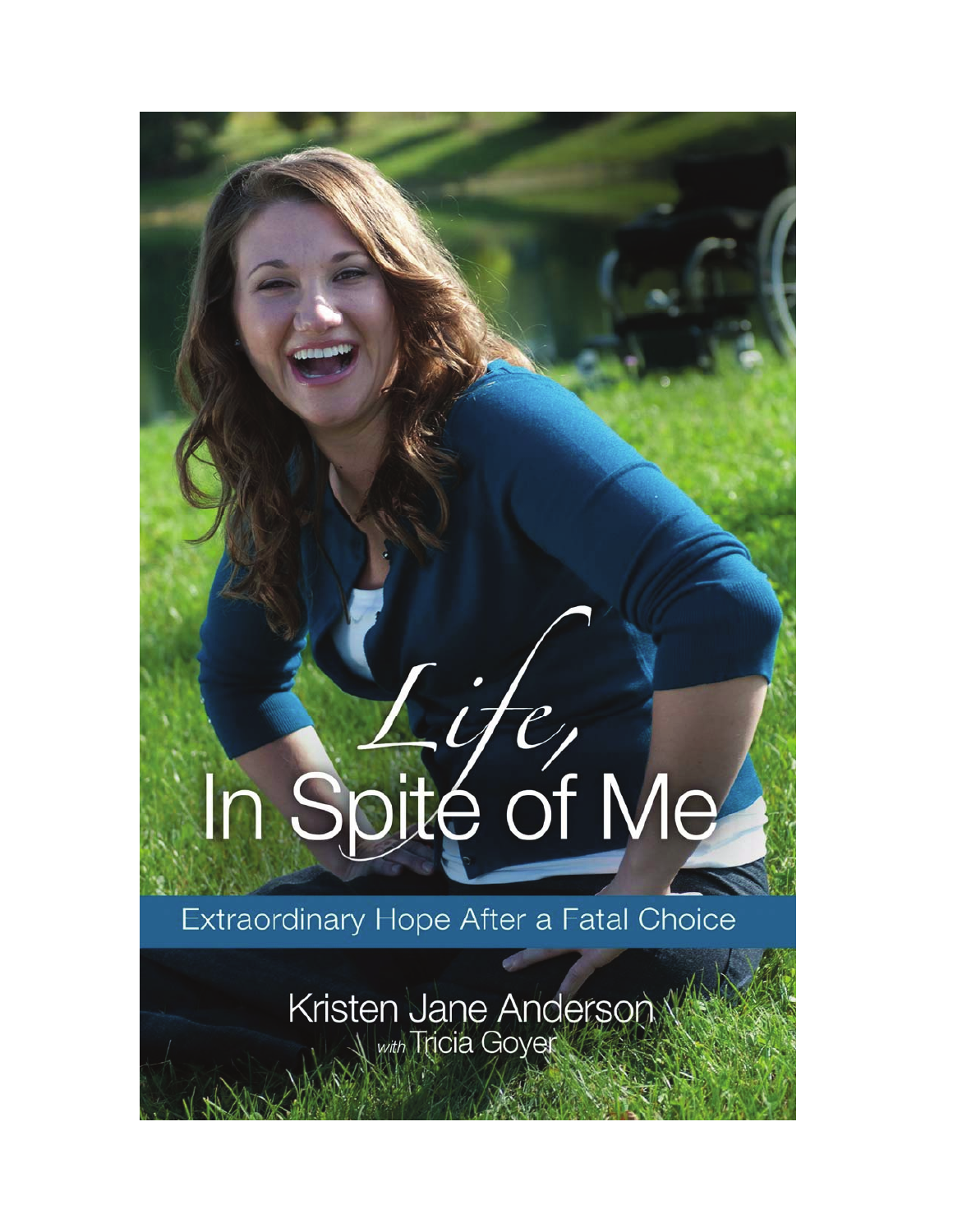### **Praise for** *Life, In Spite of Me*

"Suicide is a liar and a thief. It promises peace to those who are escaping but delivers unimaginable pain and rejection to those left behind. Kristen Jane Anderson's riveting story unmasks the thief and gives hope a face."

—DR. DENNIS RAINEY, president, FamilyLife Ministries

"When I first met Kristen, I was overwhelmed with her smile, and then I saw her wheelchair. It was a defining moment for me. I had not heard her story or why she'd ended up at Moody. But it was her smile—and it is still her smile—that dismantles me. Kristen has something. It is something otherworldly. She had every reason to die, but now she has every reason to live. I hope you'll read her story, see her smile, and know why she lives."

—MICHAEL EASLEY, former president, Moody Bible Institute

"Kristen is a trustworthy guide through the difficult issues of depression, facing one's own choices, self-forgiveness, and discovering authentic faith. Her recovery isn't a mountaintop experience others are incapable of having, but a real story of perseverance through fear, setbacks, and disappointments. She is an honest and credible teacher for all of us."

—DR. JOANN NISHIMOTO, clinical psychologist

"An incredible, heart-wrenching story about an incredible God who is always there, however dark it is, and how—standing in the shadows—he saved, healed, and restored his daughter to become a healing agent in a hurting world. A must read."

—JILL P. BRISCO, author and speaker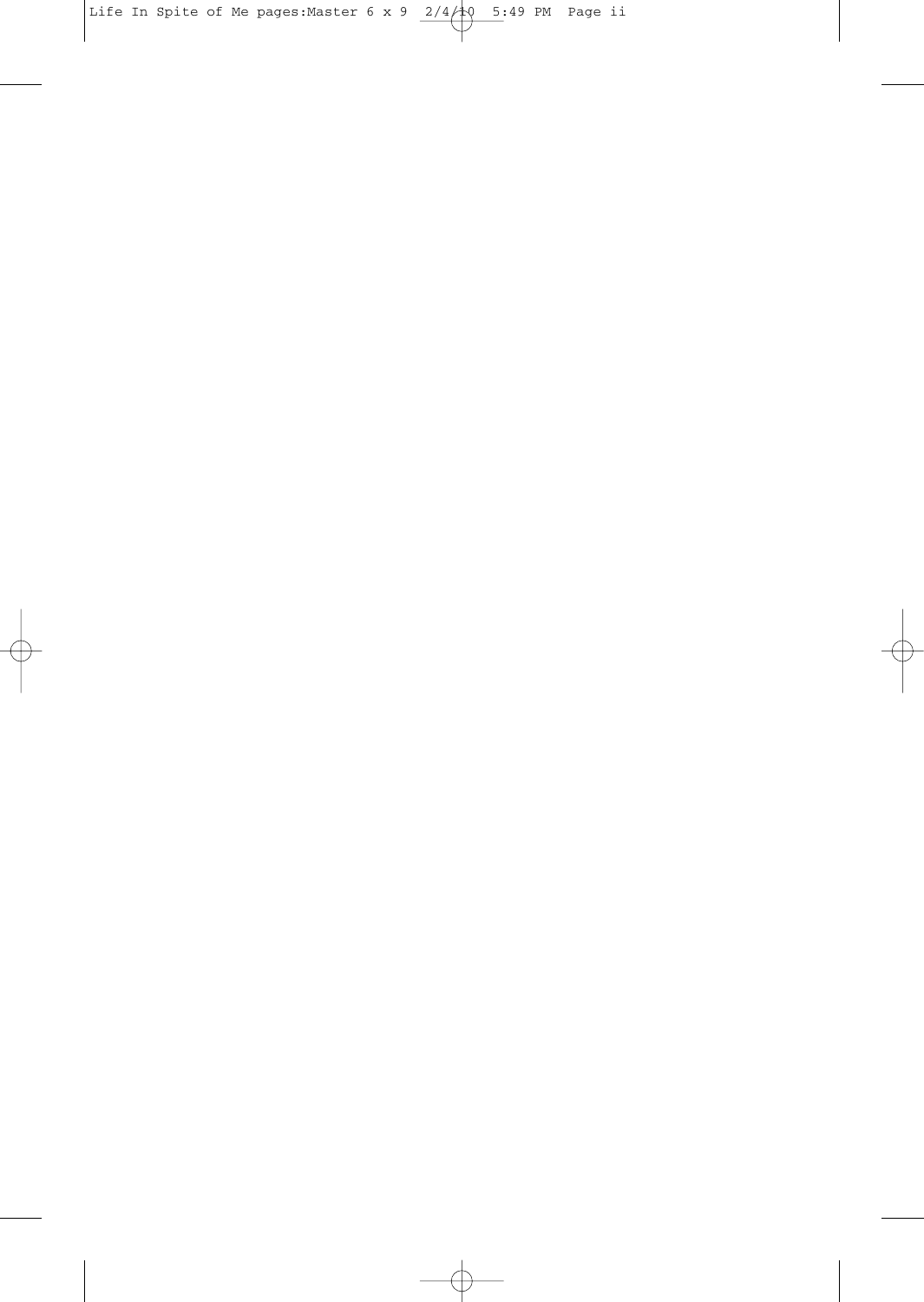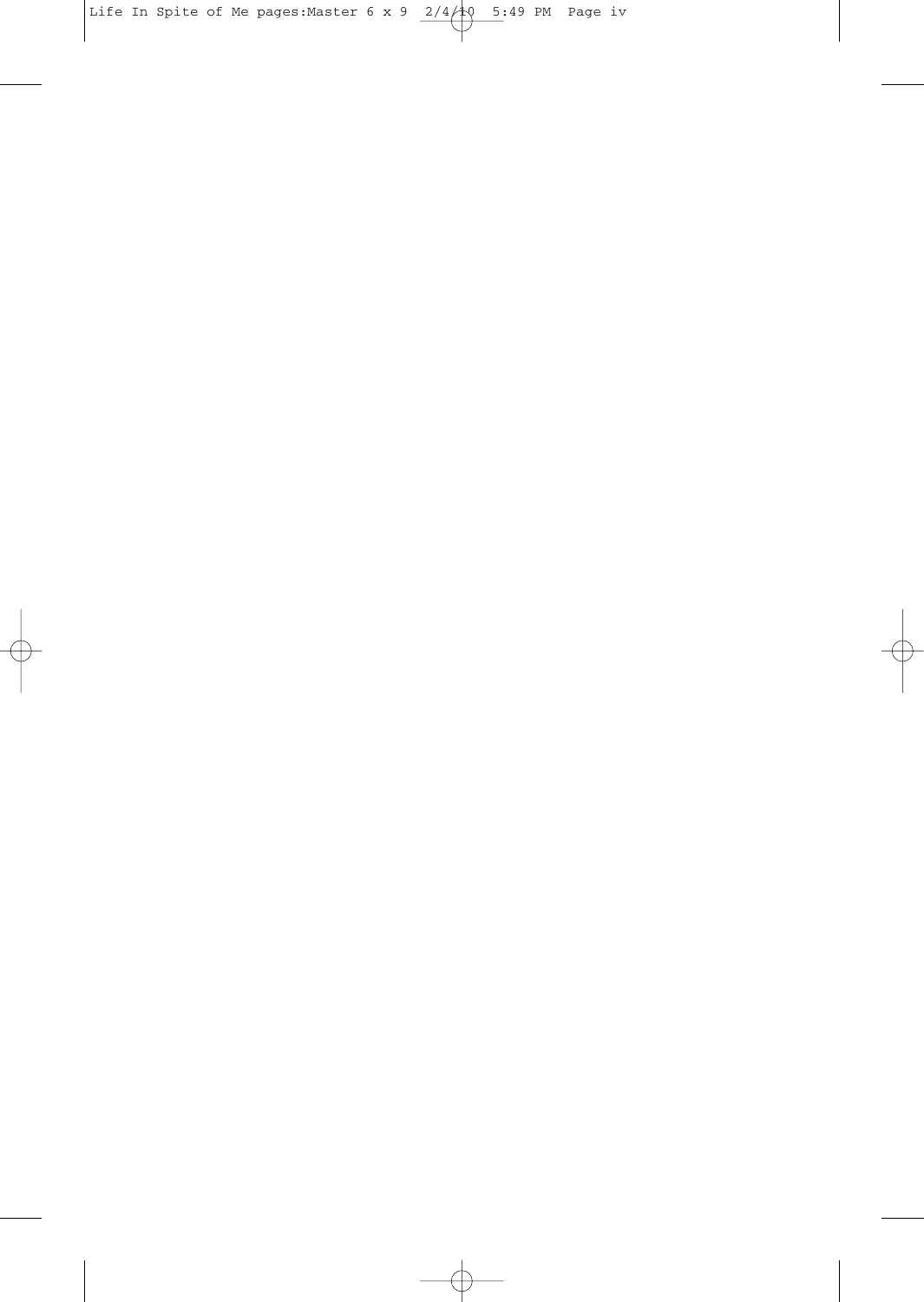

## Extraordinary Hope After a Fatal Choice

### Kristen Jane Anderson *with* Tricia Goyer

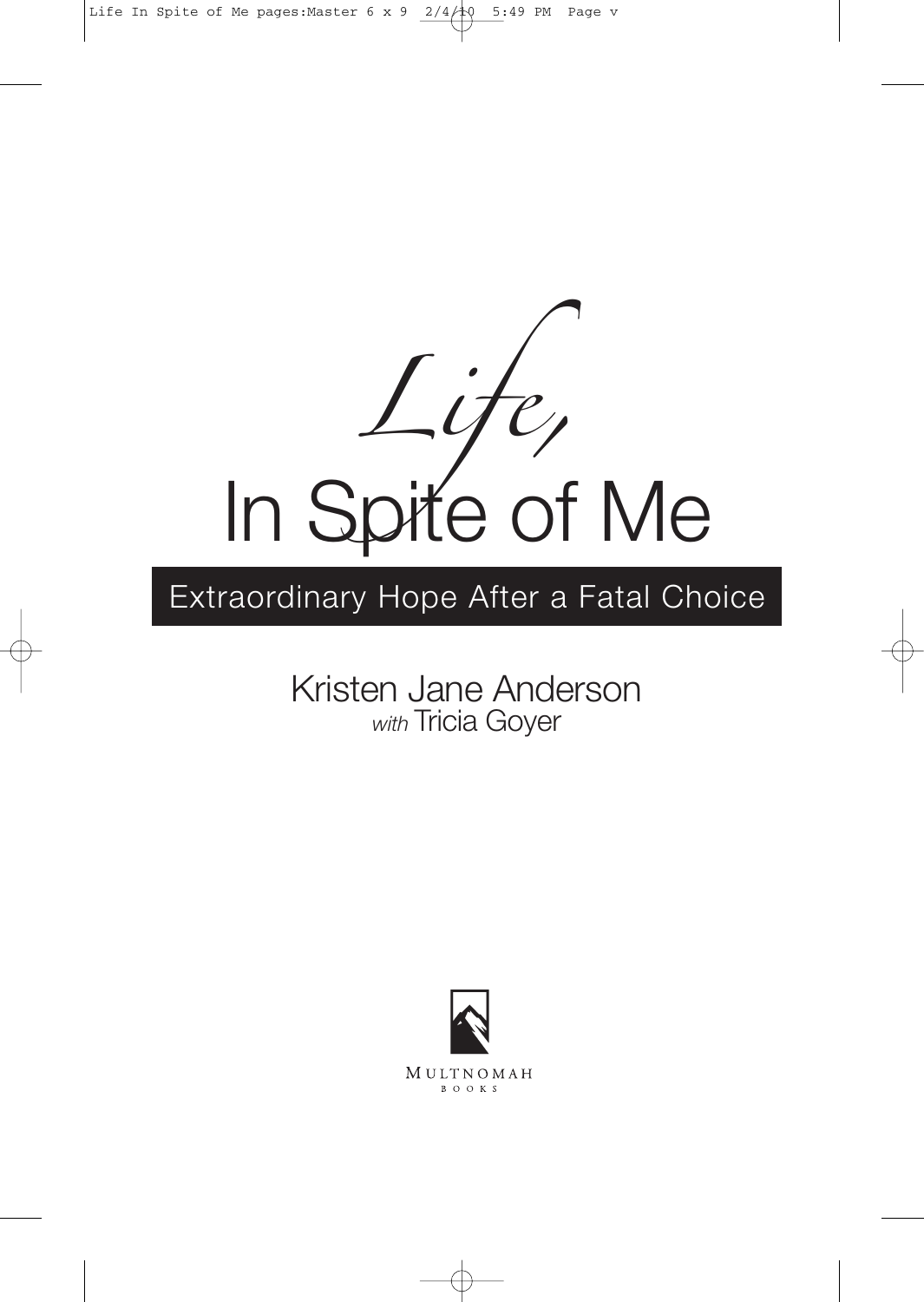LIFE, IN SPITE OF ME MULTNOMAH BOOKS 12265 Oracle Boulevard, Suite 200 Colorado Springs, Colorado 80921

This book is not intended to replace the medical advice of a trained medical professional. Readers are advised to consult a physician or other qualified health-care professional regarding treatment of their medical problems. The author and publisher specifically disclaim liability, loss, or risk, personal or otherwise, which is incurred as a consequence, directly or indirectly, of the use or application of any of the contents of this book.

All Scripture quotations are taken from the Holy Bible, New International Version®. NIV®. Copyright © 1973, 1978, 1984 by International Bible Society. Used by permission of Zondervan Publishing House. All rights reserved.

Details in some anecdotes and stories have been changed to protect the identities of the persons involved. Names and identifying characteristics of some people have been changed. For the sake of narrative flow, time lines have been condensed or modified.

ISBN 978-1-60142-252-1 ISBN 978-1-60142-253-8 (electronic)

Copyright © 2010 by Kristen Jane Anderson

Published in association with the literary agency of Janet Kobobel Grant, Books & Such, 52 Mission Circle, Suite 122, PMB 170, Santa Rosa, CA 95409. www.booksandsuch.biz

All rights reserved. No part of this book may be reproduced or transmitted in any form or by any means, electronic or mechanical, including photocopying and recording, or by any information storage and retrieval system, without permission in writing from the publisher.

Published in the United States by WaterBrook Multnomah, an imprint of the Crown Publishing Group, a division of Random House Inc., New York.

MULTNOMAH BOOKS and its mountain colophon are trademarks of Random House Inc.

Library of Congress Cataloging-in-Publication Data

Anderson, Kristen Jane.

Life, in spite of me : extraordinary hope after a fatal choice / Kristen Jane Anderson, with Tricia Goyer.—1st ed. p. cm.

ISBN 978-1-60142-252-1—ISBN 978-1-60142-253-8 (electronic) 1. Anderson, Kristen Jane. 2. Christian biography—United States. 3. Suicidal behavior—Patients—United States—Biography. 4. Amputees—United States—Biography. I. Goyer, Tricia. II. Title.

BR1725.A342A3 2010 248.8'628092—dc22  $[B]$ 

#### 2009051643

Printed in the United States of America 2010—First Edition

10 9 8 7 6 5 4 3 2 1

SPECIAL SALES

Most WaterBrook Multnomah books are available at special quantity discounts when purchased in bulk by corporations, organizations, and special-interest groups. Custom imprinting or excerpting can also be done to fit special needs. For information, please e-mail SpecialMarkets@WaterBrookMultnomah.com or call 1-800-603-7051.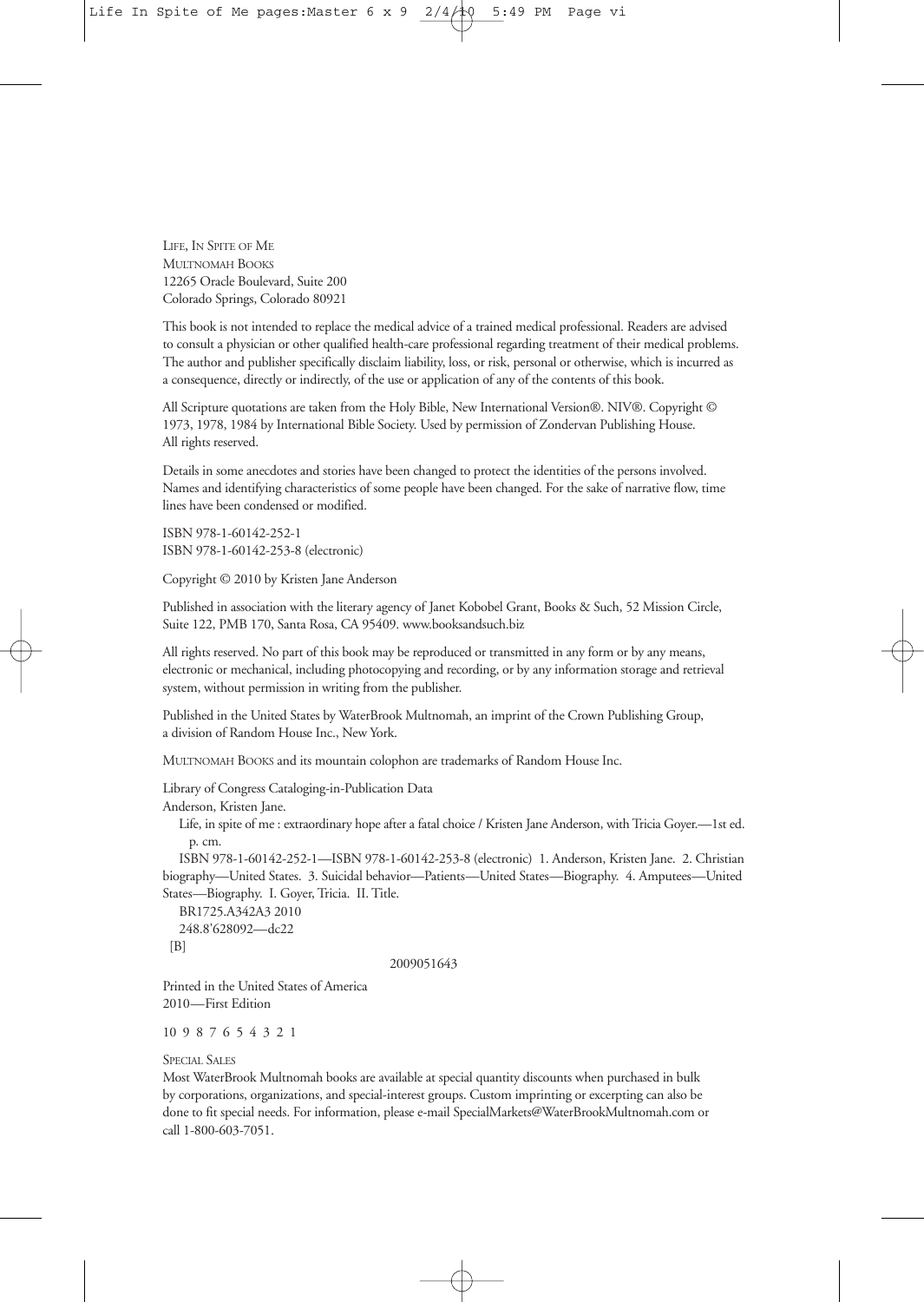

*To God. You are the reason that I live. Thank you for everything you are. I will love you forever. To anyone who has ever questioned the point to life or wondered why you're alive, and to those who want to help the hurting. This book is for you.*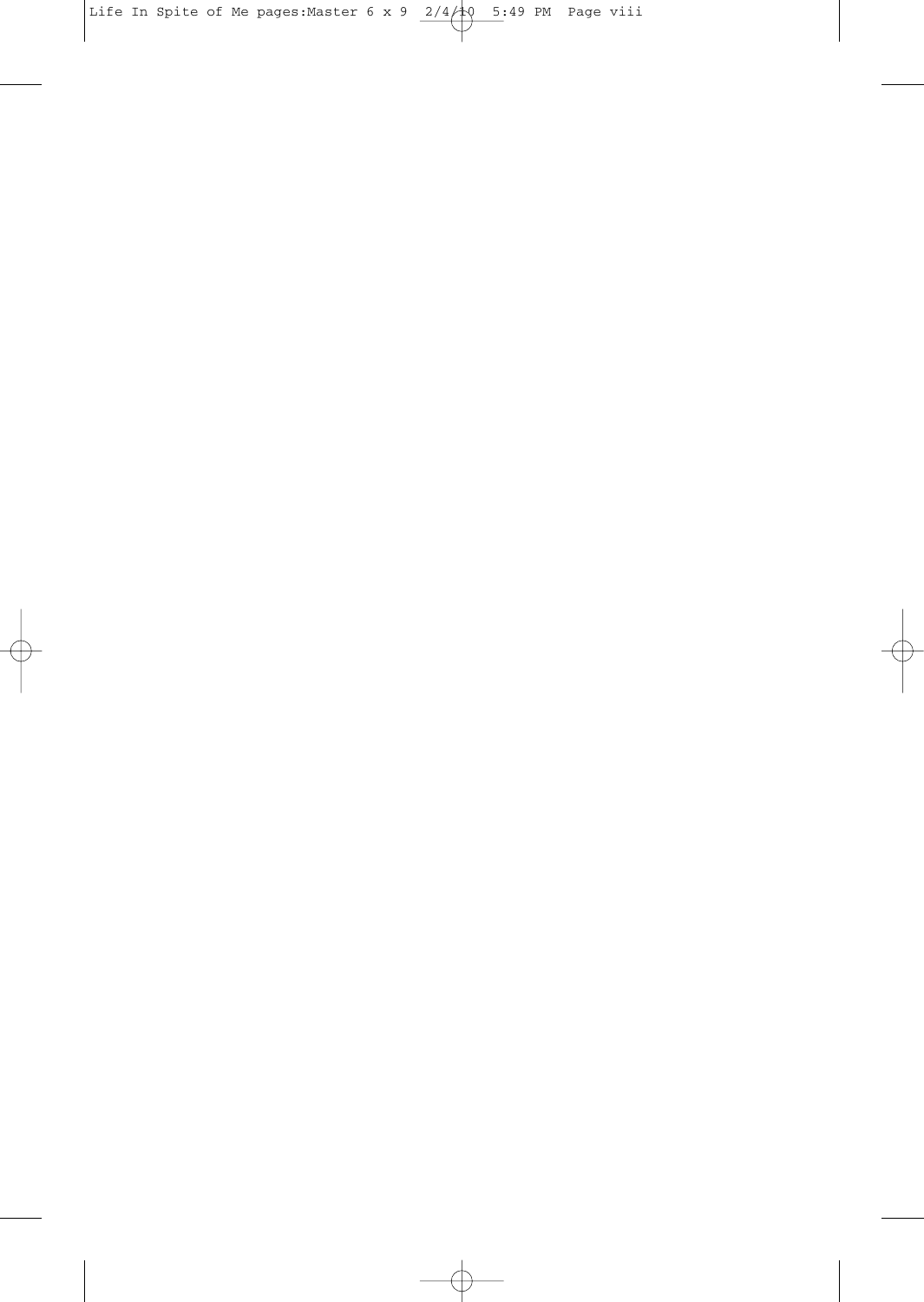## **Contents**

| 2 | It Wasn't Supposed to Turn Out This Way  15 |
|---|---------------------------------------------|
| 3 |                                             |
| 4 | What's Wrong with This World?  35           |
| 5 |                                             |
| 6 |                                             |
|   |                                             |
| 8 | Grounded Until Further Notice  63           |
| 9 |                                             |
|   |                                             |
|   |                                             |
|   |                                             |
|   |                                             |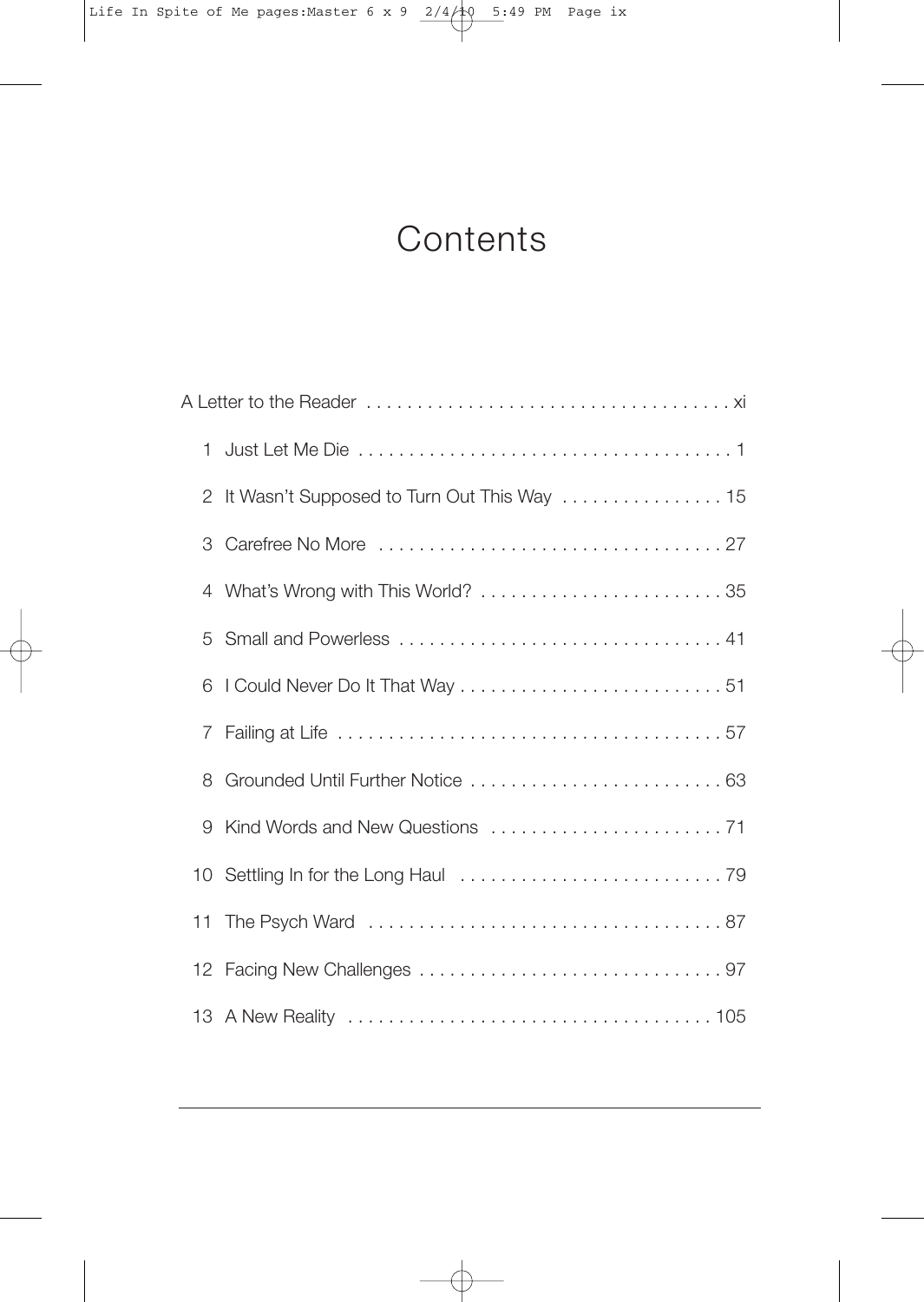| 15 Trying to Remember  123     |  |  |
|--------------------------------|--|--|
|                                |  |  |
|                                |  |  |
|                                |  |  |
| 19                             |  |  |
|                                |  |  |
| 21 Overwhelming Gratitude  173 |  |  |
| 22 Ways I Never Imagined  181  |  |  |
|                                |  |  |
|                                |  |  |
|                                |  |  |
|                                |  |  |
|                                |  |  |
|                                |  |  |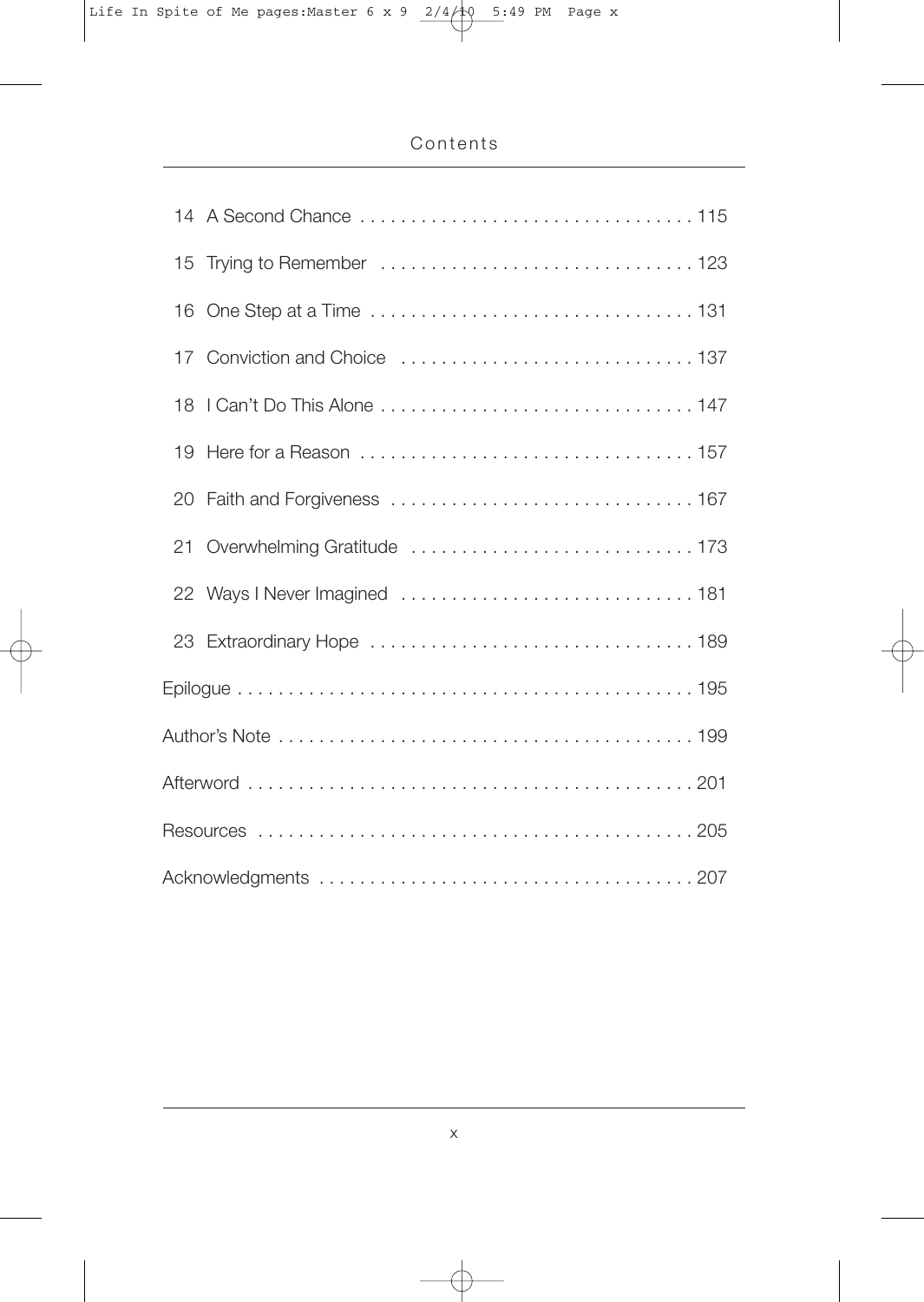*Dear reader,*

Dear reader,<br>Dear reader,<br>This is my story. So<br>a little crazy...you'll set *This is my story. Sometimes it gets a little crazy…you'll see, but my guess is that in many ways my story and yours are not that different.*

> *Between some of the chapters you will find personal notes from me to you. These include things I wish I had known, things I wish someone had told me back then. I hope you will find what I've shared encouraging.*

*I am praying for you. Kristen*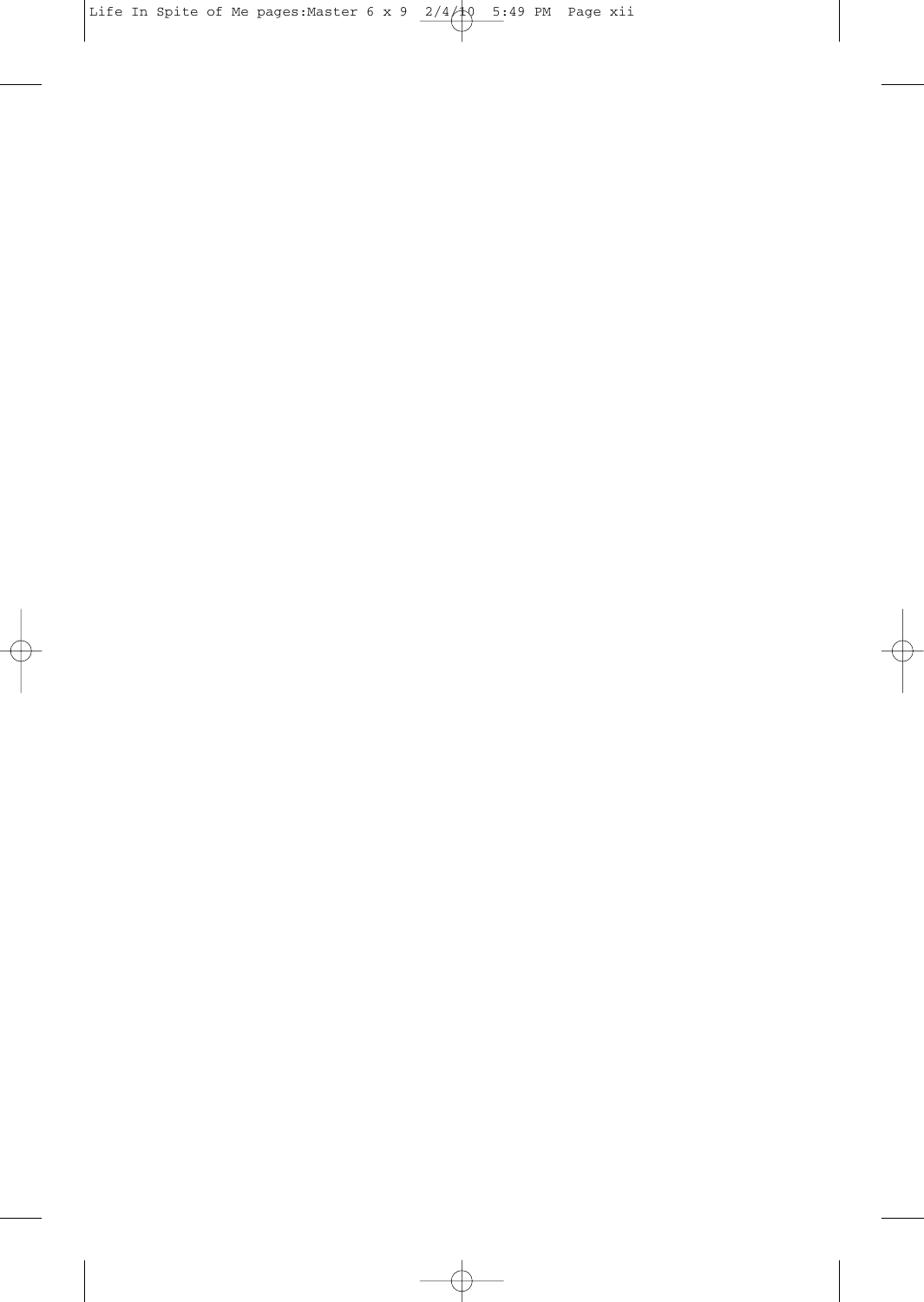# Life<br>Just Let Just Let Me Die

1

Numb. The cold Illinois wind chilled my body.

Numb. My mind, my heart.

At just past 6:00 p.m., the sky was black, and the icy January air hovered over the ground as a thick, misty fog. Snow clung to the dirt in patches, and my heart felt as dead as the wintry world around me. Silently, I trudged through the park and tugged my knit gloves tighter. I wanted only to be happy and for life to be a little easier, but everything seemed to be getting worse.

On one side of me, the park was dark and silent. Once full of life and laughter, my soul was the same. Play equipment, empty and laced with frost, sat motionless. In the other direction, lights from the town attempted to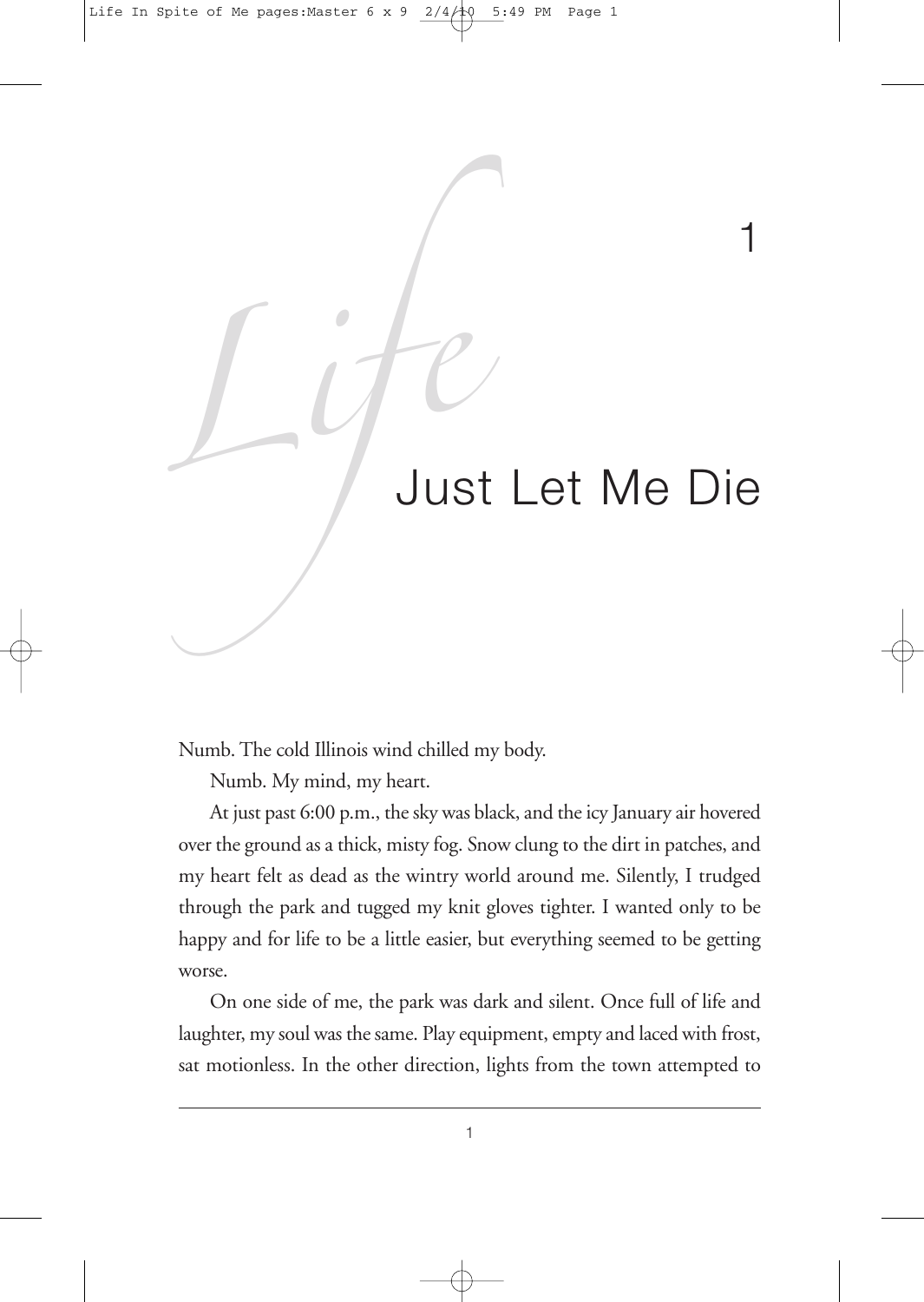penetrate the fog. The idea of going home caused a heavy weight to sink in my stomach. I didn't want to face my parents.

Or my life.

Cold seeped through my jeans and coat as I sat down on the hard wooden seat of a nearby swing. Frozen chains creaked softly, and my thoughts took me back to all the times I'd played at this park during happy childhood days—too many to count. Now I was seventeen; those days were long past.

### *Why does life have to be so painful?*

I turned in the swing, twisting the chains above my head tighter and tighter. Then I released. My body unwound in a slow turn. If only the invisible chains wrapped around my heart would free as easily.

A car drove by, and my body tensed.The park closed at dusk. Policemen patrolled the area, and I knew if they found me they'd send me home.

### *I don't want to go back… I just can't do it.*

I'd never hung out in this park at night before. I didn't like being there, but I had no idea where else to go. I just needed time—time to figure out what to do next.

My gaze turned to the two sets of railroad tracks at the edge of the park. The first set of tracks was empty. A cluster of six cars sat on the second set. I knew the cops wouldn't be able to see me there.

Sluggishly, I made my way over to the line of railroad cars. My eyes zeroed in on the last car. I climbed up the side of it and sat, dangling my legs. I'm not sure how much time passed. Maybe an hour, maybe two. The danger of sitting on the train car put me on edge. After all the years living so near the railroad tracks, I'd never ventured this close.

I blew warm air into my hands, trying to thaw them, but it did little good.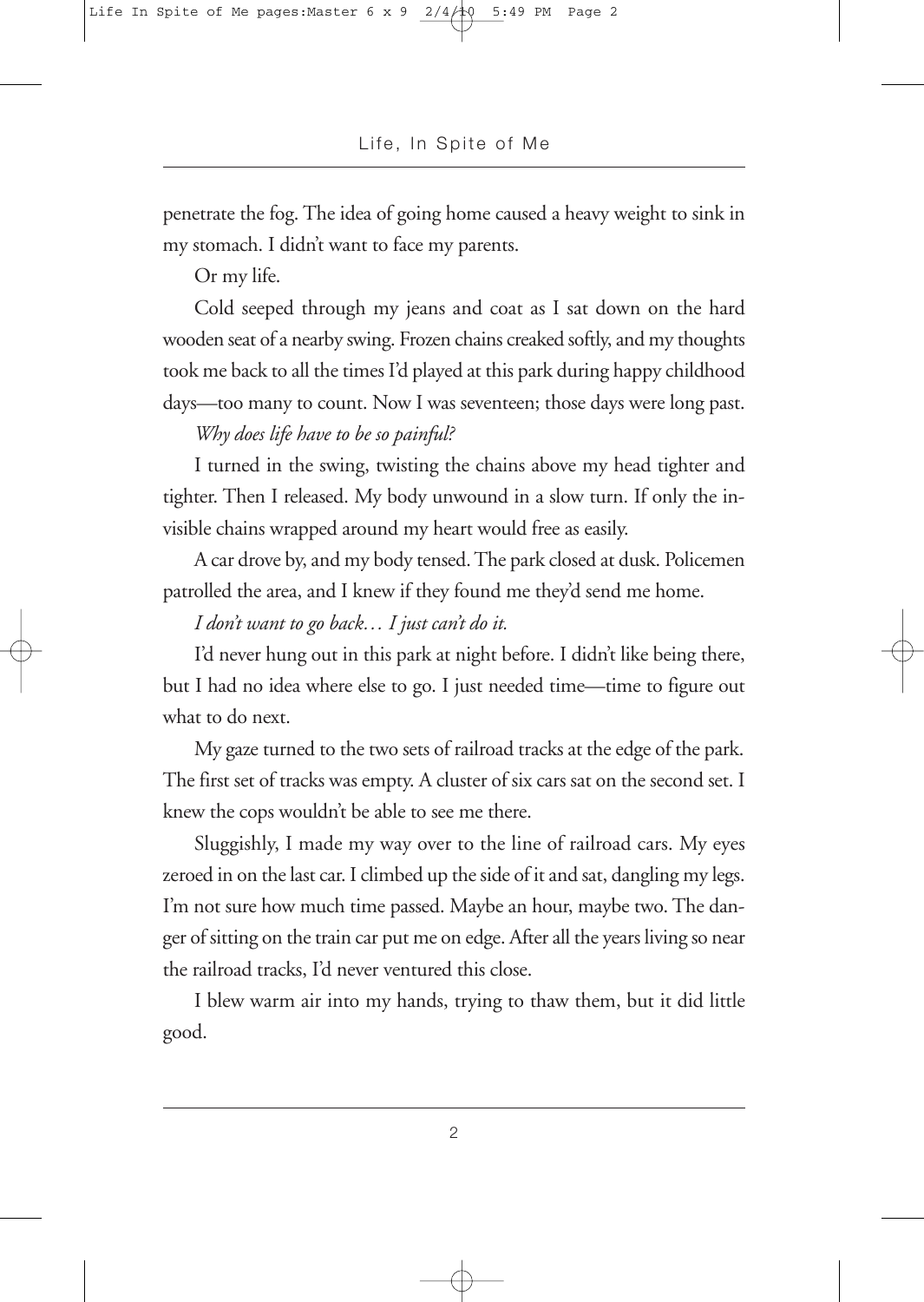#### *What's wrong with me?*

Everyone else seemed to be able to handle the burdens, the struggles of life, better than I could. All I wanted was to be happy. To have the perfect life I always thought I had when I was a kid. But my arms had grown tired from trying to hold my fantasy world together.

Lately, it seemed I couldn't do anything right. I wasn't there for my friends and family when they needed me. I was doing horribly in school, and I'd become a worry to my family. Now I was "grounded until further notice." I pushed the most recent argument with my parents out of my mind. And then there was the pain that ran even deeper than that. Memories too painful to think about. I pushed them back below the surface, as I had for months. In the past year I'd started smoking, drinking, and partying with my friends on the weekends, futilely trying to escape the pain.

I looked down at the railroad tracks and remembered a time I'd realized the power of a train. *A train would kill anyone in an instant. No one could survive that. If I ever wanted to take my life, if ever…that's the way I'd do it.*

The cold air around me brought me back to the moment. A deeper chill settled into my bones—and my thoughts grew darker; I knew I didn't want anyone to worry about me anymore. More than that, I wanted the pain to stop.

*If I ever want my life to end…this would be my chance.*

*It's not going to get better. There's no reason I need to be here. There's nothing I'm supposed to do here. They'd be better off without me.*

I tried to think of a reason to stay around, to live, but I could think of only one, my two nephews.

*I'm not a verygood example anymore.They're probably better off without me*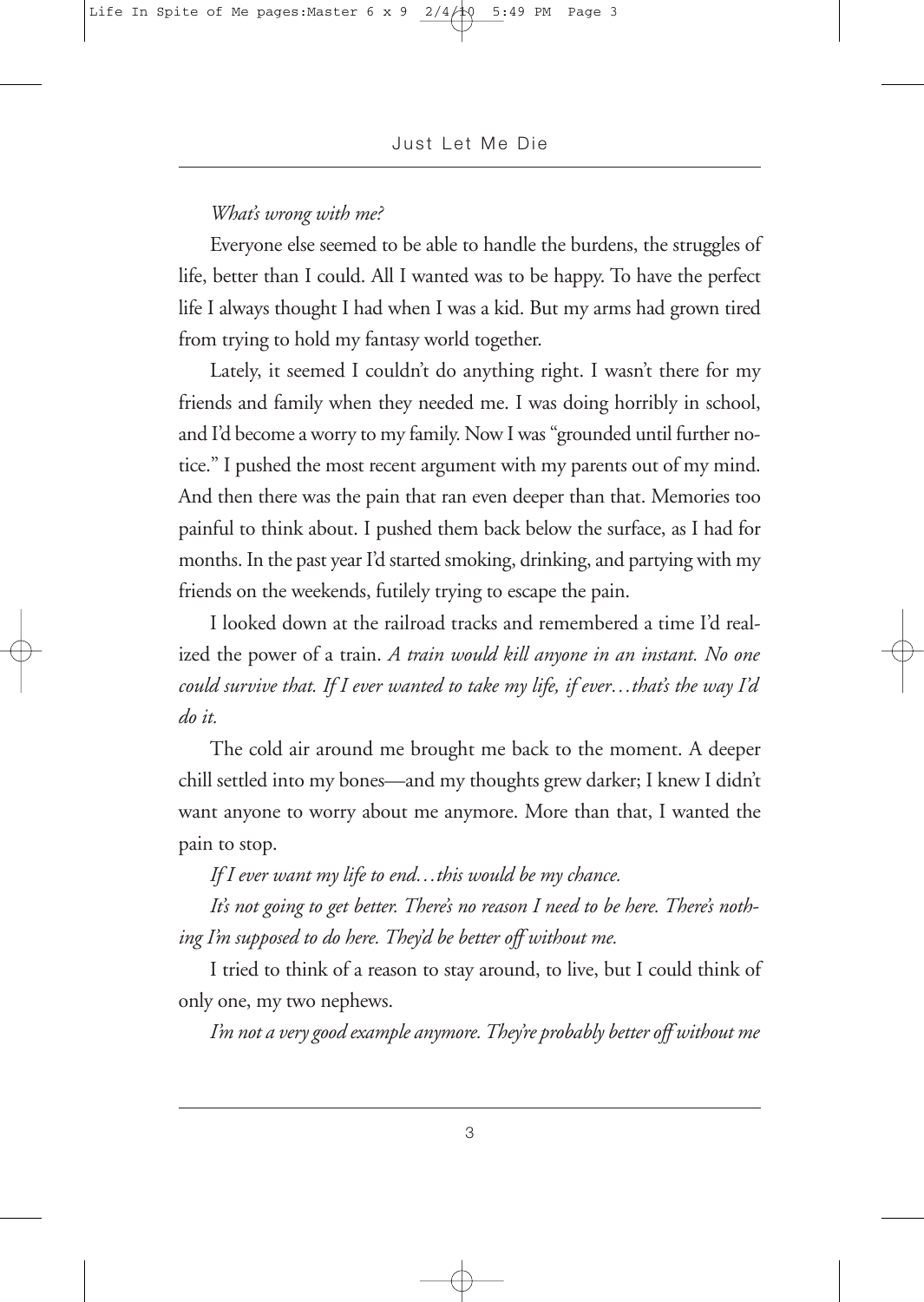*anyway, and I don't have any kids of my own. No younger brothers and sisters either. There's nothing important I'm supposed to do. My family, my friends… They'll get over me, right? I'm just causing pain and problems.*

I looked around again at the cold, dark night.

*This night is icky. The world is disgusting. My life sucks. It could all be over soon, and then I won't hurt anymore.* I thought about school the next day. The homework I hadn't done. *I'm such a failure. Do I want my life to end? If the train comes, should I end it?* Conflicting thoughts ping-ponged, faster, faster. *It's going to get better. It isn't going to get better. There's a reason I'm here. There's no reason I'm here. There's something I'm supposed to do here. There's nothing I'm supposed to do here.*

I was cold, and it was late. I wanted to leave, but I didn't know where to go.

Suddenly, a train whistle split the air. My heart pounded. I hadn't expected the train. Not yet. I still hadn't decided what to do.

I knew it would be a long time before the next train. *This is my chance.* The thoughts came as fast as the train speeding toward me.

*I'm so cold. This might be the only train for a while.*

If I did it, the pain, the heartache, the numbness would be over. *I'm gonna do it. Soon it will* all *be over.*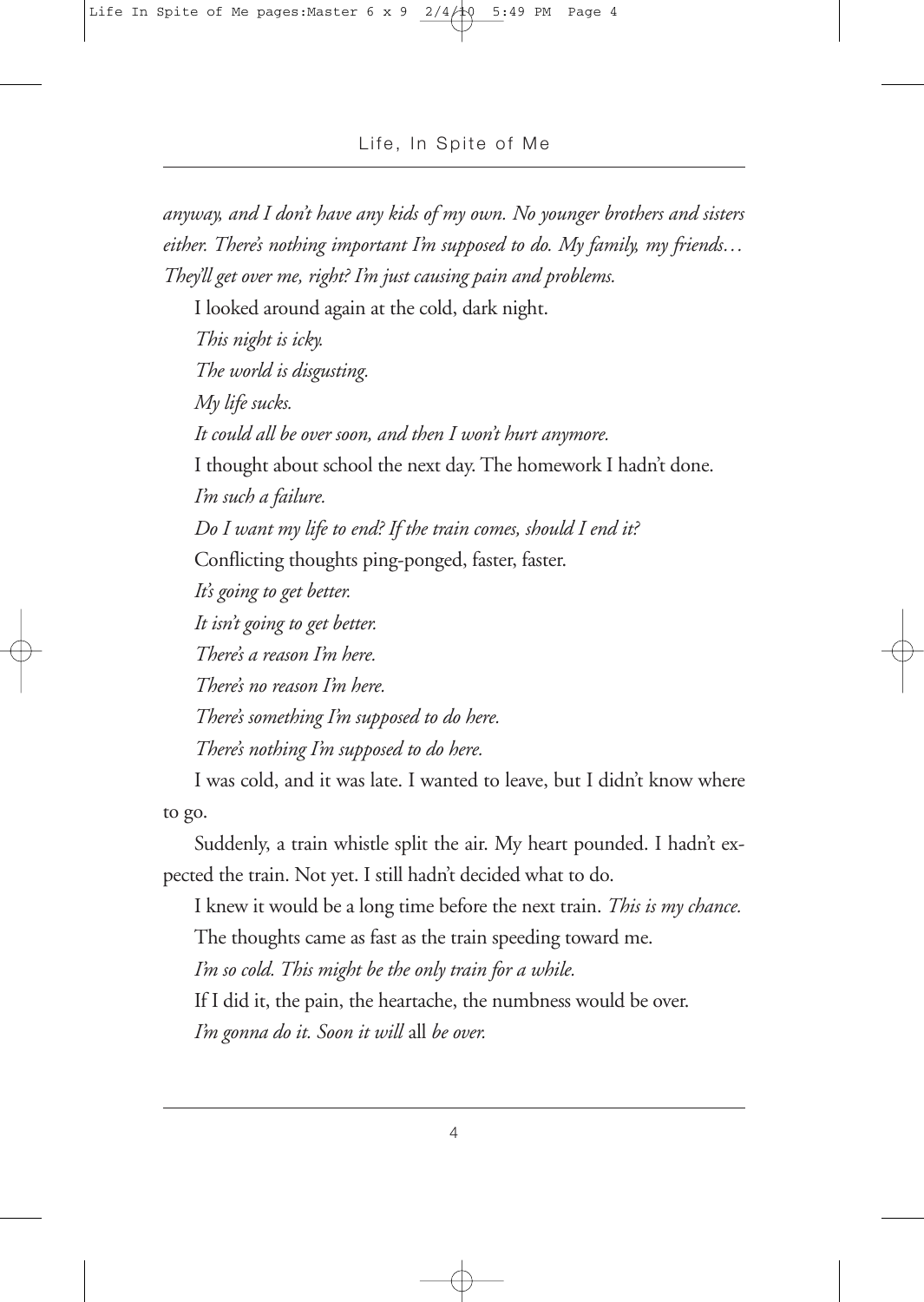I stood between the parked train cars. I glanced across the dip between the tracks I was on and the ones the approaching train was speeding down.

I waited until the train got closer. I didn't want the engineer to see me. I didn't want him to stop the train. The large outline of the train's engine was barely visible beyond the bright headlight. It was almost here.

Heaven waited for me. I was sure of it. I was a good person.

*Heaven has to be better than this life.*

My heart pounded as I ran up the small bank. The train's headlight illuminated me. Its horn blared. I tried to push down the fear and shame, turned my face away from the train, and lay facedown.

I clenched my fists, crossed my arms under my head, and braced myself, closing my eyes tight. My head and body lay between the tracks, my legs hung over the rail. I could feel the cold metal against my thighs and the wood and rocks under my stomach. As the train closed in, the ground shook so much that my whole body vibrated. Then the train was upon me, over me.

Pain overwhelmed me. The train roared.

The momentum of the cars pulled at me, as if the train were trying to suck me into itself. The wind tugged harder, wrenching at my jacket and yanking my hair upward. My body rose, lifting slightly.

Then, even more powerful than the wind and the momentum of the train, another force pushed me to the ground. My head and chest hit first, then my hips and legs. Again I felt the power of the train, the shaking of the ground, the roar of it moving over me. The force of the weight pushing me down hurt more than anything else.

Fear coursed through me. I squeezed my eyes tighter.

*It's going to be over now. The pain is going to end. I'll be in heaven soon.* As the whistle blew again, the vibration of my body stilled.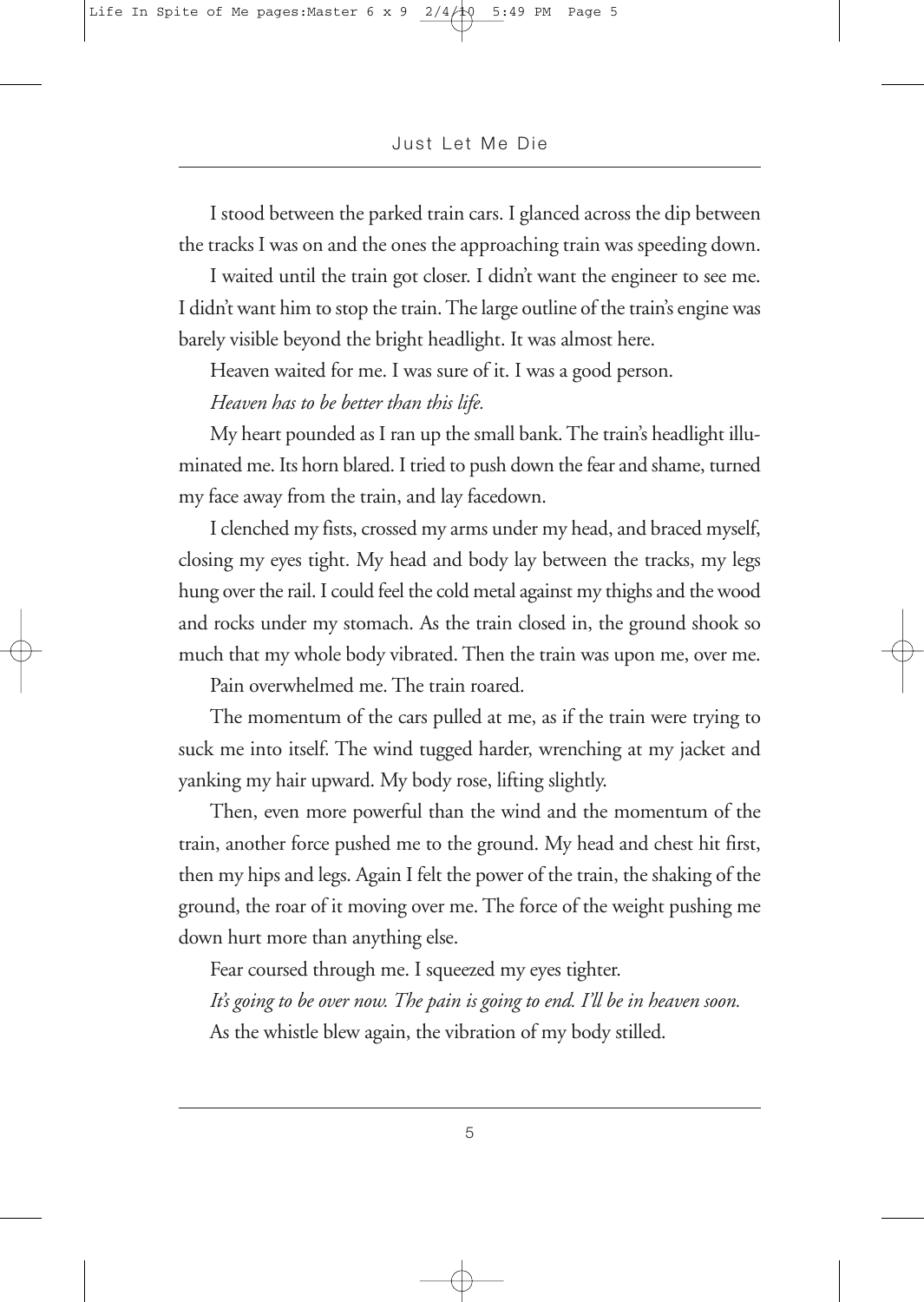The sound stopped. The wind stopped. The train stopped. *Am I dead yet?*

I opened my eyes and looked around. All I could see was train—beside and above me—dark, dirty, oily, but not moving.

Train cars stretched endlessly down the tracks in both directions. To my left, the closest train wheel was two feet away. To my right, an opening between the wheels revealed something next to the tracks. My jeans. And the bright white tennis shoes I got for Christmas.

Disbelief filled me. I was looking at my legs…lying about ten feet away. *This is a horrible nightmare. I need to wake up.*

Suddenly, I had to get out from under the train. I felt claustrophobic; everything was closing in. The smell of hot metal and smoke was suffocating. I didn't know what was real, what wasn't. I couldn't think. I didn't know what to do.

I tried to move my legs to propel myself out. I couldn't. I lifted my right knee and tried to crawl out, but fell flat.

*I have to get out of here…*

I sucked in a breath, placed one arm in front of me, and then pulled my body toward it. I did it again with my other arm—army-crawling off the tracks. The pain was dull and deep.

I crawled off the tracks to the large black rocks that sloped beside them. I swung the bottom half of my body around, positioning my legs downward. I leaned back, half-sitting. Sharp rocks poked my back. Even in the cold night, I felt hot all over.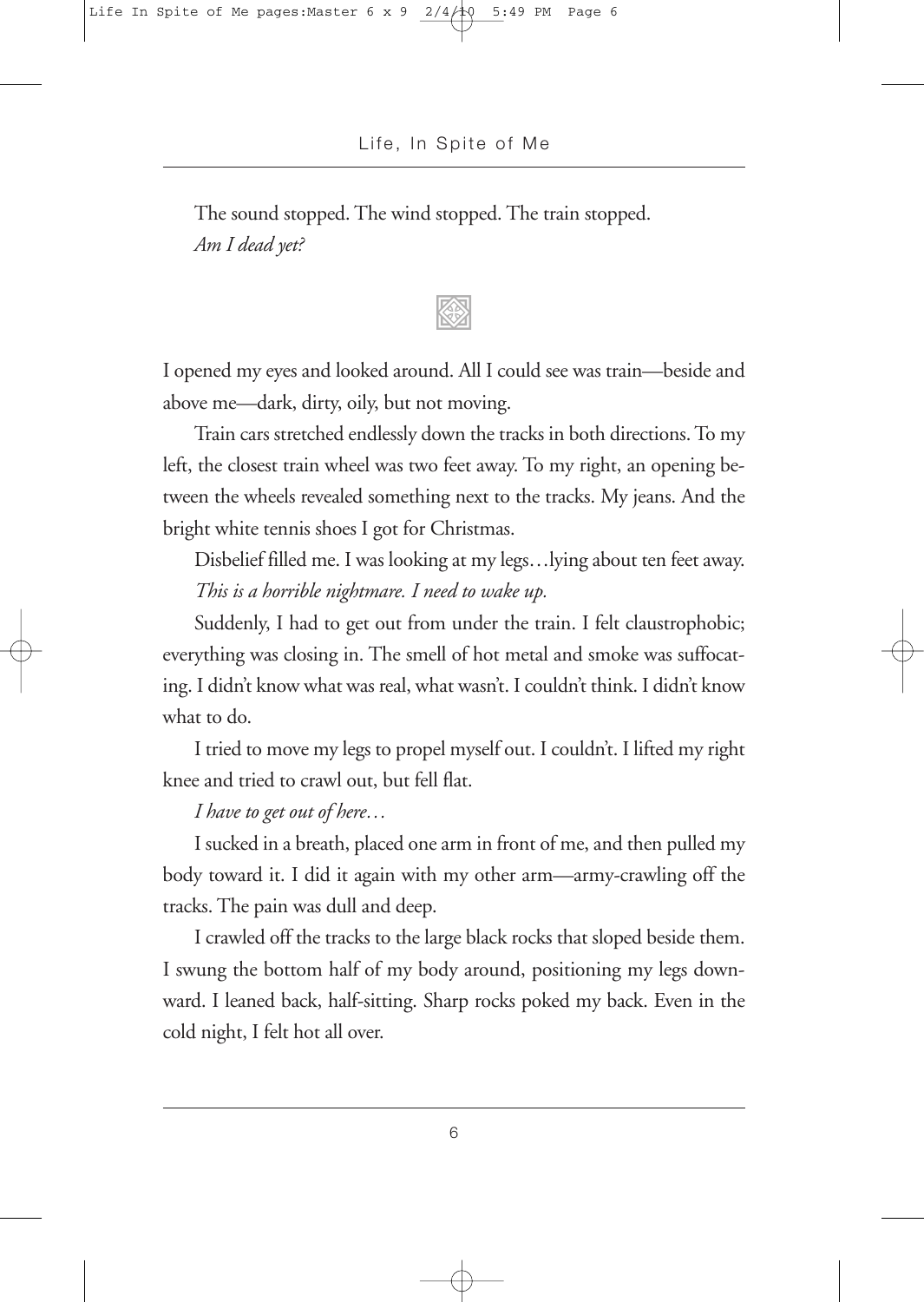Behind me sat the ominous presence of the train.

I looked down, first to my left. I couldn't see anything except the ground. I looked to my right, and it appeared as if my right leg ended below the knee. Seeing only half my leg confused me.

I ran my hand below my knee. Nothing was there. My lower leg was gone. As I brought my hand back up to my face, something dark and shiny reflected off my knit glove.

### *Blood. The train must have cut off my legs. They are gone.*

With that realization, the pain hit. It shot through me, sharp and deep, consuming all that was left of me—more pain than my mind could bear. Fear filled my heart.

### *I'm alive, and I don't have my legs.*

Cries choked me, filling my throat and pouring from me.

"Mom. Mom! Mo-o-o-o-m!" I knew she couldn't hear me. No one could.

My body shook, and my cries became a scream. My hands trembled, my teeth clattered. Cold air hit my face. Heat consumed my body, especially my legs.

My cries became whimpers. "Help me," I mouthed.

I'd never felt so helpless.

I couldn't help myself even if I wanted to. And I did want to. I wanted to move. I wanted to run away from this nightmare. Heaviness settled over me, a mix of fear and disbelief.

My body felt heavy too, as if I were chained to the ground and couldn't stand up. My stomach sank deeper. My heart ached.

Then a new fear struck me. What if someone was looking for me? The engineer must have seen me, because he had stopped the train. I didn't want anyone to find me. I didn't want help. I just wanted to die.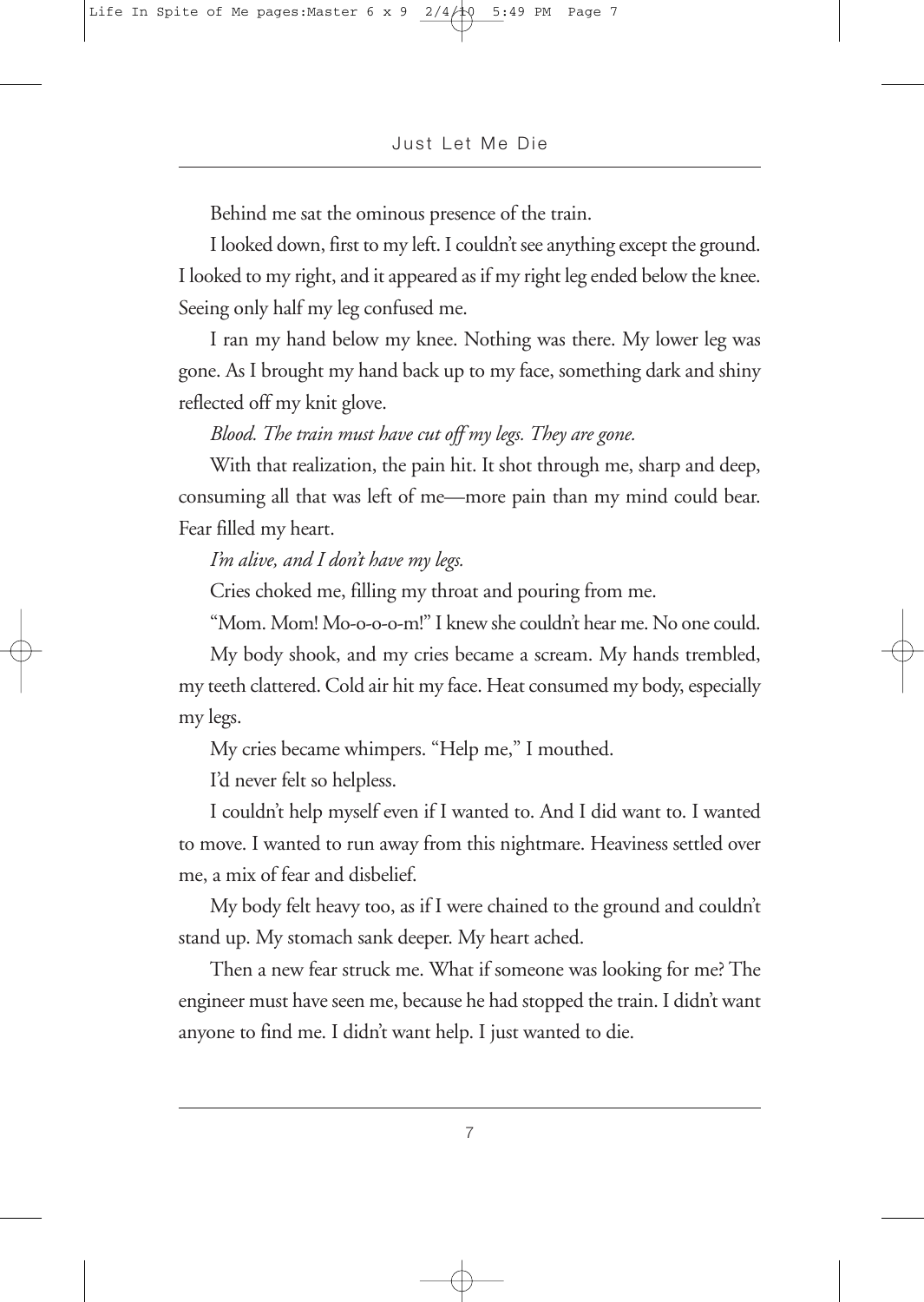I knew I must have been losing a lot of blood. Surely death would come soon. *God, let me die; just let me go to heaven.*

Frustrated tears overwhelmed me. Intense pain continued to course through me. The sobs came harder. I crossed my arms and laid my head on them, just as I had on the tracks. I turned onto my stomach, clenching my fists once again, and cried into my arms. Suddenly, a peaceful sensation flowed over me, as if a warm blanket had been wrapped around me. The comfortable presence was indescribable. I sensed that everything was going to be okay.

I could still feel the pain in my body, the aching of my heart, but it was in the background.The world around me was muted. *I must be dying. Maybe I'll be in heaven soon.*

A song filled my mind. There was no clear voice, yet there were words, sharp and clear, playing ten times louder than the music.

*Amazing grace, how sweet the sound, That saved a wretch like me. I once was lost, but now am found. Was blind, but now I see.*

The song played over and over and over. I knew the end was near. It could only be music from heaven.

As thesong ended, the peaceremained. *This is it.This is the end.* I prayed I was a good enough person for heaven, hoping that I was. My body relaxed, and I felt lighter…lighter…

Then…a whisper of a touch on my face pulled me back to reality. Back to the moment. Back to the pain.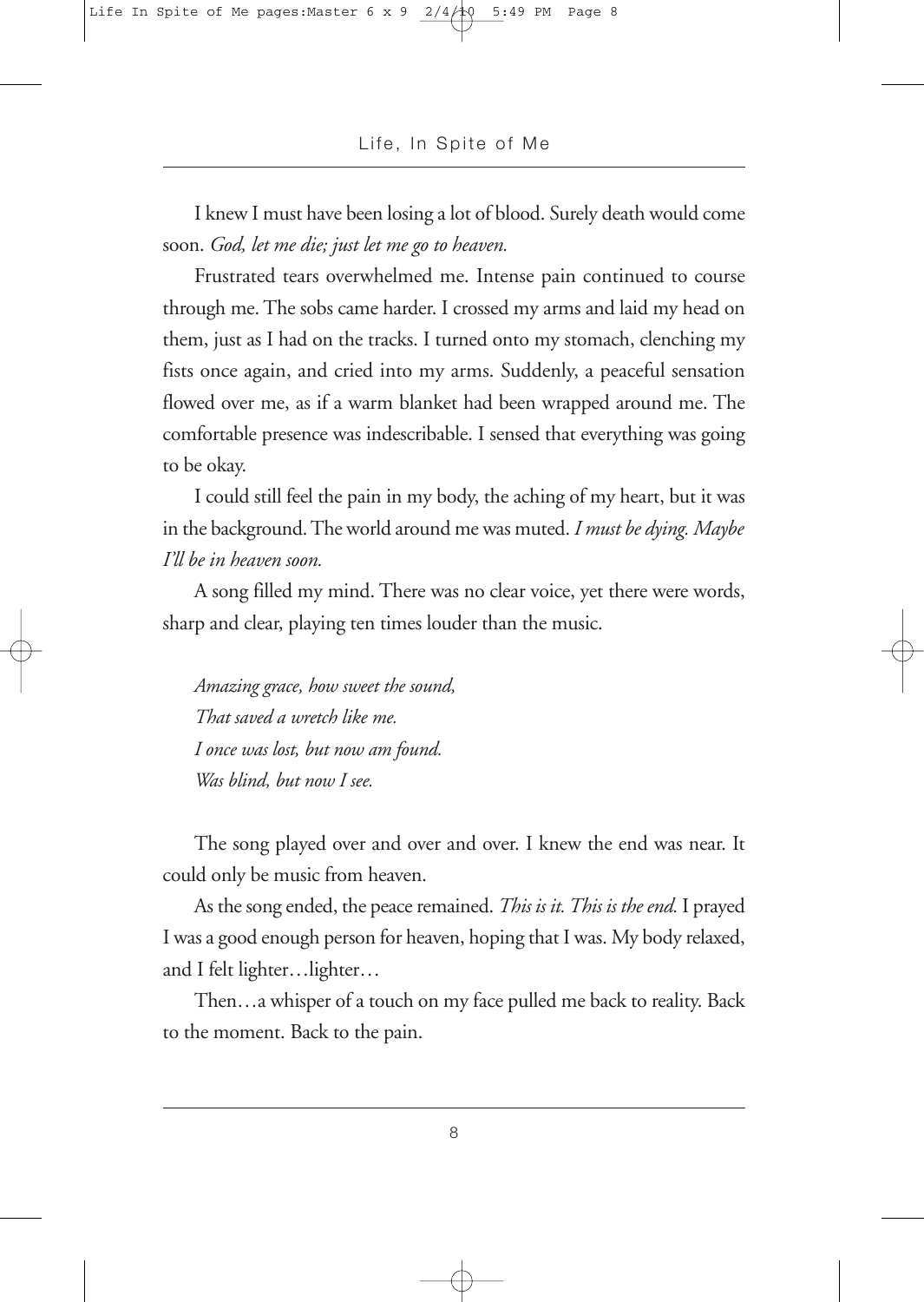I opened my eyes, and they met with those of a rescue worker. His eyes widened, and his mouth dropped open. He stepped back slightly, as if unsure he believed what he saw.

Pain surged, and a war erupted within me. I was close to death, and I didn't want to come back.

Confusion filled my mind. *How can I still be alive?*

In an instant the man gathered himself, as if realizing what he needed to do. He looked toward the park and then slipped the radio off his belt. He spoke into it, giving his location and my status.

Anger coursed through me. I didn't want anyone to come. I didn't want anyone to save me.

"Over here!" he called.

*Just let me die.* I opened my mouth to speak, but the words didn't come. The pain was unbearable. *It has to be over soon.*

A half-dozen rescuers hovered above me.Their intent, focused faces mirrored how serious my injuries were.

One man used scissors to cut away my coat. My favorite, yellow down coat. Small feathers fluttered everywhere, covering me.

*Stop, leave me alone. Stop!*

"What's your name?" A paramedic in a blue uniform approached.

"Kristen. Kristen Anderson."

"Are you alone?"

"Yes."

"What happened?" He leaned over me, looking into my eyes.

I swallowed hard, wincing from the pain. "The train… It ran over me."

The man turned away. "We need to stabilize her."

"An ambulance is on its way."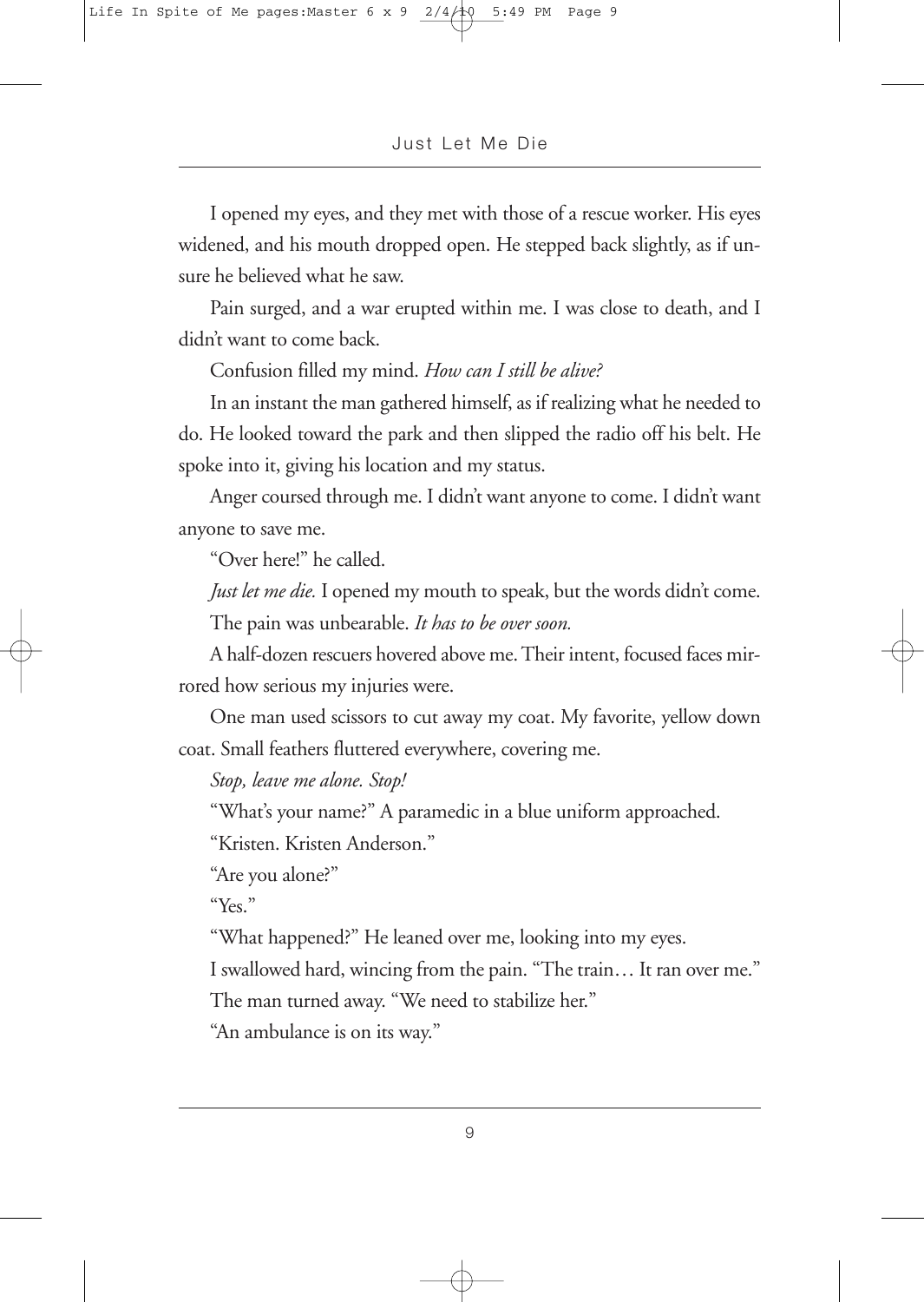"Careful…watch her neck."

"She's lost a lot of blood."

"Call ahead and tell them it's a young, female patient. Legs severed…"

Watching everything, I was powerless. I felt like I was part of a television show, a movie, or a nightmare. It was surreal.This wasn't me.This was someone else. This wasn't happening.

*I will wake up.* But the pain told me it was real.

I felt vulnerable, helpless.

A radio crackled.

I couldn't see where the sound came from because of the fog.

My mind felt like that fog—cold and too thick to penetrate.

The voice on the radio cut in and out.

"On the count of three, let's get her onto this stretcher."

*No! Don't help. Just leave me alone. Let me die.*

"One, two, three…"

I braced to be moved, braced for the pain.

My body moved, and they carried me to the ambulance and loaded me inside.

Two people climbed into the ambulance with me.

I thought about my parents. I thought about the hospital bills. I didn't want my family to have to pay for the doctors to save me, especially when I didn't want to be saved.

My heart pounded as I looked around the inside of the ambulance. Someone took my hand. A woman's kind eyes peered down at me. "You'll be okay. Stay with us. Everything will be fine. Just hold on, sweetheart." Her words were gentle, concerned, motherly. A part of me clung to those words. Yet another part of me rejected them.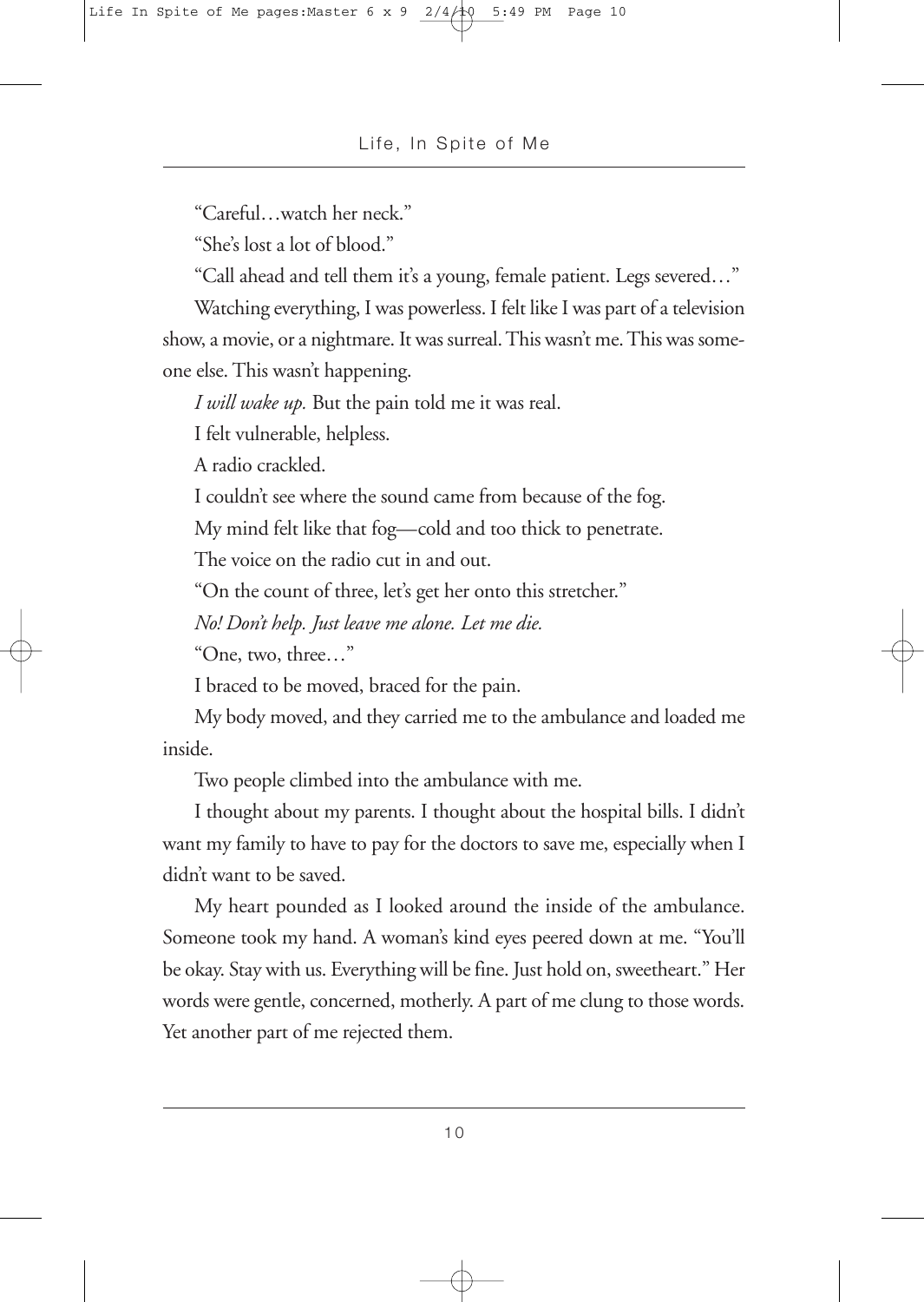I looked away.

"You're going to be okay." Her voice was like a soothing balm, but I didn't want to be okay. I didn't want anyone working on me. Didn't want to go to the hospital.

Before I knew it, we were there. They quickly removed the stretcher from the ambulance and rolled it into the hospital.

A police officer hovered over me. "Why were you at the tracks?"

"I laid down in front of the train."

"Why?"

I hesitated. "My parents?"

Anger rose inside me. I knew it was so much more than that. It wasn't their fault. But how could I explain? I just wanted this man to leave me alone.

I glanced around as I was wheeled through the emergency-room doors and into a room on the left. It had large, yellow tiles on the walls. Medical equipment and machines filled the room. People hovered over me, touching me.

*Go away. Leave me alone.*

They moved me to another table. More needles. With their every effort I felt my space invaded, my body violated, my plans destroyed.

"Someone needs to call her parents." I couldn't see the woman who was speaking.

"What's your parents' phone number?"

I gave it to her, and she hurried away. I couldn't see her, but I could tell she was using a phone in the corner of the room. A minute later she was back.

"No one is answering at your parents' house. What's another number we can call?"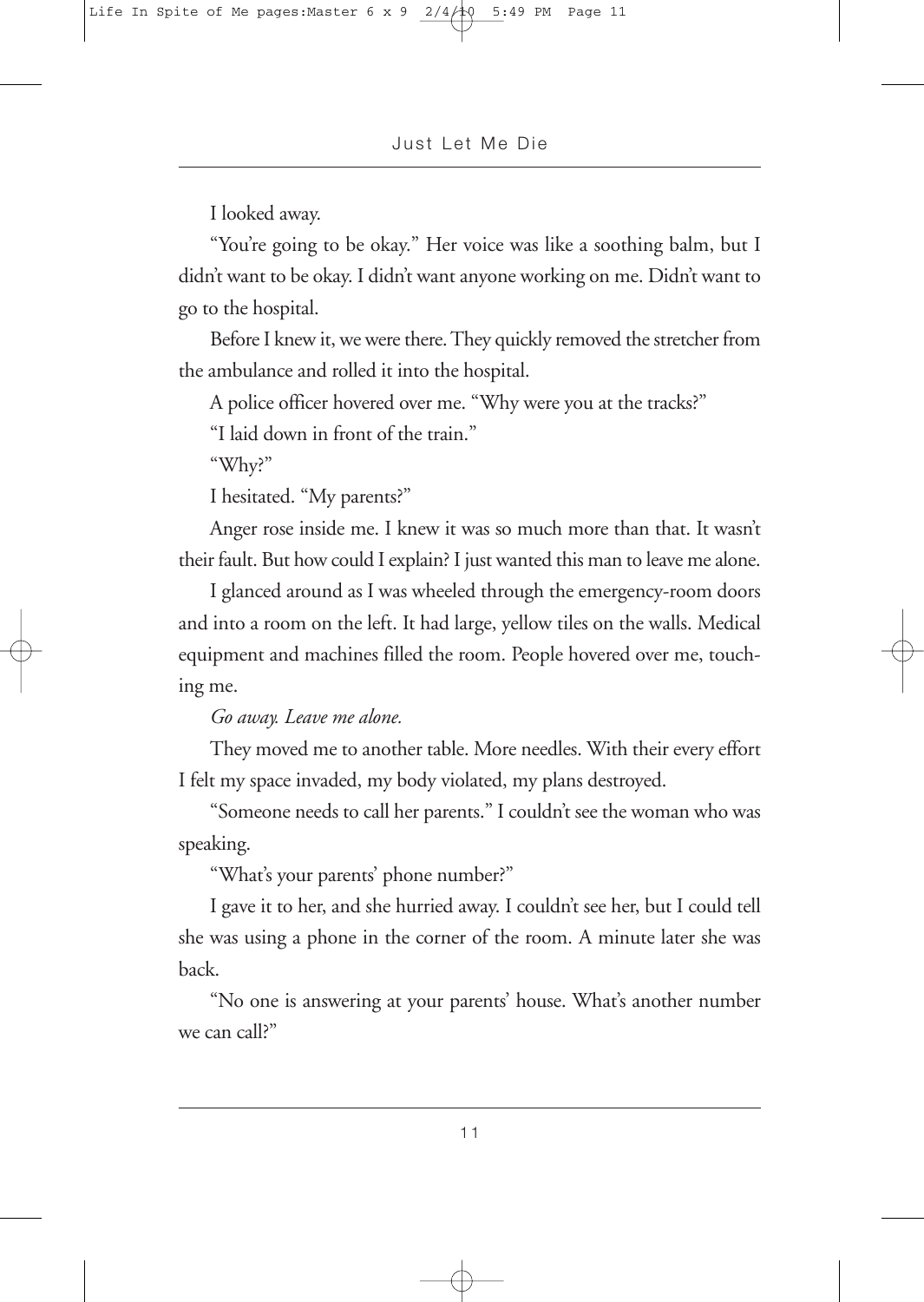"You can call my sister, Stacey." I gave her that number too.

The paramedics had braced my neck, so I could only look straight up. Around me doctors and nurses worked. They stuck IV needles in me and hooked me up to various machines.

*What is Stacey going to say? What is everyone going to think?*

I pictured my sister picking up the phone, and my stomach turned. I imagined her being worried about me, scared.

The nurse's voice carried from across the room. "Yes, we have Kristen here. There's been a train accident. Please inform her parents. We suggest you get here as soon as possible. We're taking her into surgery."

A few minutes later, they wheeled me down the hallway toward the operating room. Everything smelled medical, disinfected, sterile. My mind raced back and forth.

### *Is this real or a horrible nightmare?*

I watched the ceiling above me. Tiles and lights. Tiles and lights. They flashed by as we hurried on. Tiles and lights.

The doctor and medical personnel jogged at my side.

"Am I going to live?"

The doctor looked at me. "I don't know. You've lost a lot of blood."